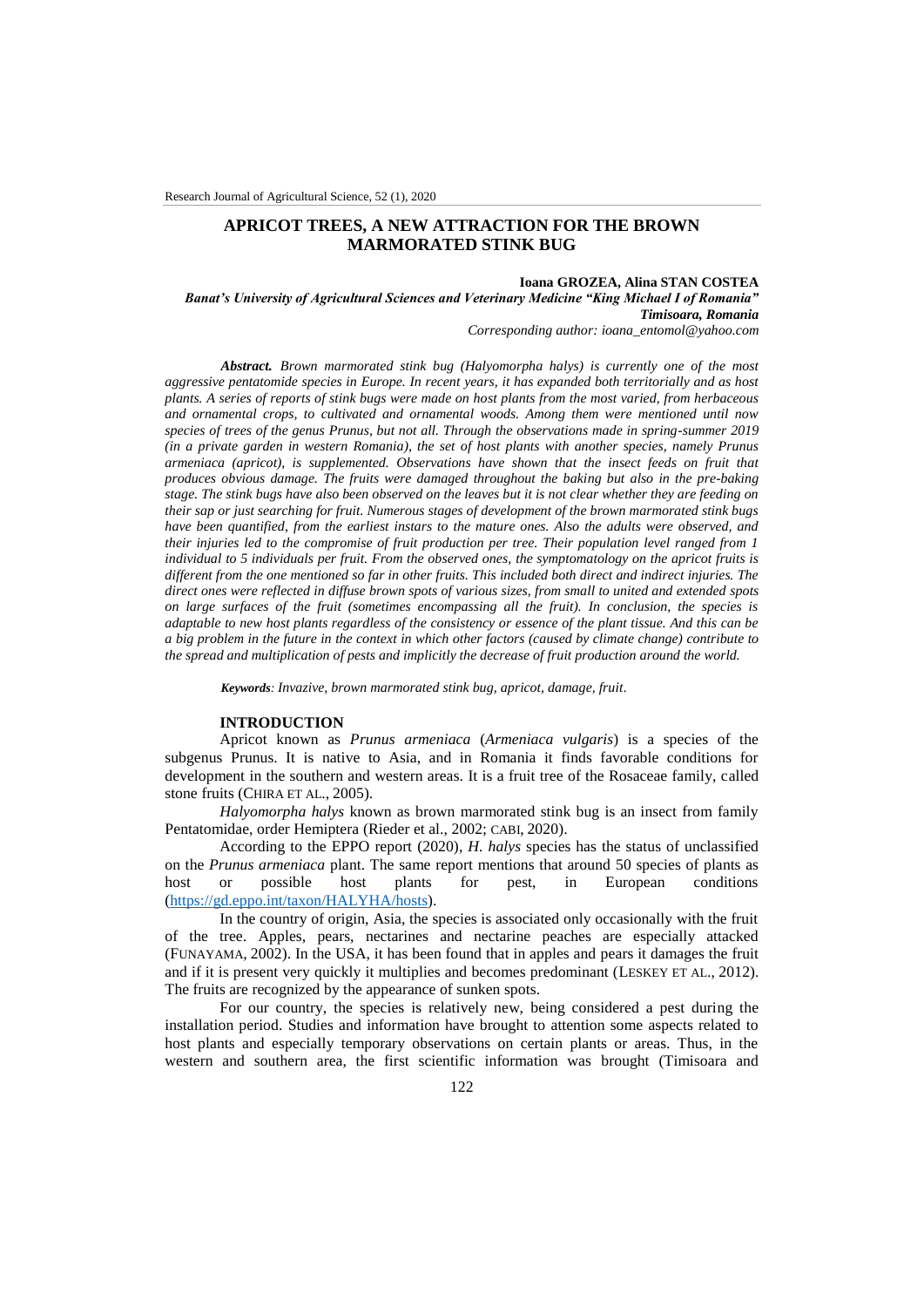Bucharest) (MACAVEI ET AL., 2015; CICEOI ET AL., 2017; DEMICHELE AND GROZEA, 2018; NEACSU AND GROZEA, 2019).

In cold areas of Europe, *H. halys* is univoltine, but in the Mediterranean area two generations per year could be expected (EPPO, 2013). In closed spaces, species can develop a generation in time of 75 days at 30ºC. The development limits are possible between 15 and 35ºC (HAYE ET AL., 2014). It seems that the species adapts quickly to temperate areas (BRADSHAW ET AL., 2004).

The association between the 2 species (apricot and stink bug) is interesting and previously unnoticed. Even though it was mentioned in the fruit literature (PANIZZI, 1997; NIELSON AND HAMILTON, 2009), their number was quite low compared to other host plants. However, this interaction comes at a time of sudden and excessive observation of apricot bugs, probably due to the heat of recent years. As mentioned in the literature, the insect is a lover of heat and drought, and in recent years seems to have found favorable conditions for population growth and attack on other plant species such as apricots.

### **MATERIAL AND METHODS**

The study, consisting in assessing the population level and the damages caused by brown marmorated stink bug to apricot trees, was carried out in a green space in west part of Romania, in Timis County.

The analyzed apricots were located on an area of  $600 \text{ m}^2$  in a private garden located 400 m from the Green Forest. In this sense, the trees were established that will be analysed, in number of 5 (table 1), in fact all the apricots present in the studied area. Being a garden type space, with various species of plants, both woody and grassy, the plants under analysis have a different microhabitat, in terms of neighboring plants (possible or not to be host plants for stink bug.

At the first reading (R1) the GPS coordinates for each tree were established using the GPS coordinates application on the mobile phone; then at the other readings (R2-R15) the same coordinates were kept.

*Table 1*

| The location and habitat conditions of the apricot trees analyzed for the evaluation of the population |
|--------------------------------------------------------------------------------------------------------|
| evolution and of the damages caused by <i>Halvomorpha halvs</i>                                        |

| Samples/<br>habitat                | Location data                         | Analyzed<br>trees | Development/habitat conditions*                      |
|------------------------------------|---------------------------------------|-------------------|------------------------------------------------------|
| Apricot<br>trees/private<br>garden | Lat: 45.78289401,<br>Lng: 21.24217923 | tree 1            | located between coniferous plants                    |
|                                    | Lat: 45.78289005,<br>Lng: 21.2418601  | tree $2$          | located next to an apple tree                        |
|                                    | Lat: 45.7830579,<br>Lng: 21.24185885  | tree 3            | located near a wooden fence                          |
|                                    | Lat: 45.78301648,<br>Lng: 21.24180254 | tree 4            | located next to a pear tree                          |
|                                    | Lat: 45.78306536,<br>Lng: 21.24194921 | tree 5            | located freely without fruit trees and shrubs around |

*\* The distance between the analyzed trees was about 10 m*

The observations were extended over a period of 100 days (approximately 3.5 months) between April and July 2019.

A total of 13 periodic observations or readings were made (R1-R13) (figure 1) which were staggered over the vegetation period between flowering and fruit ripening. The principle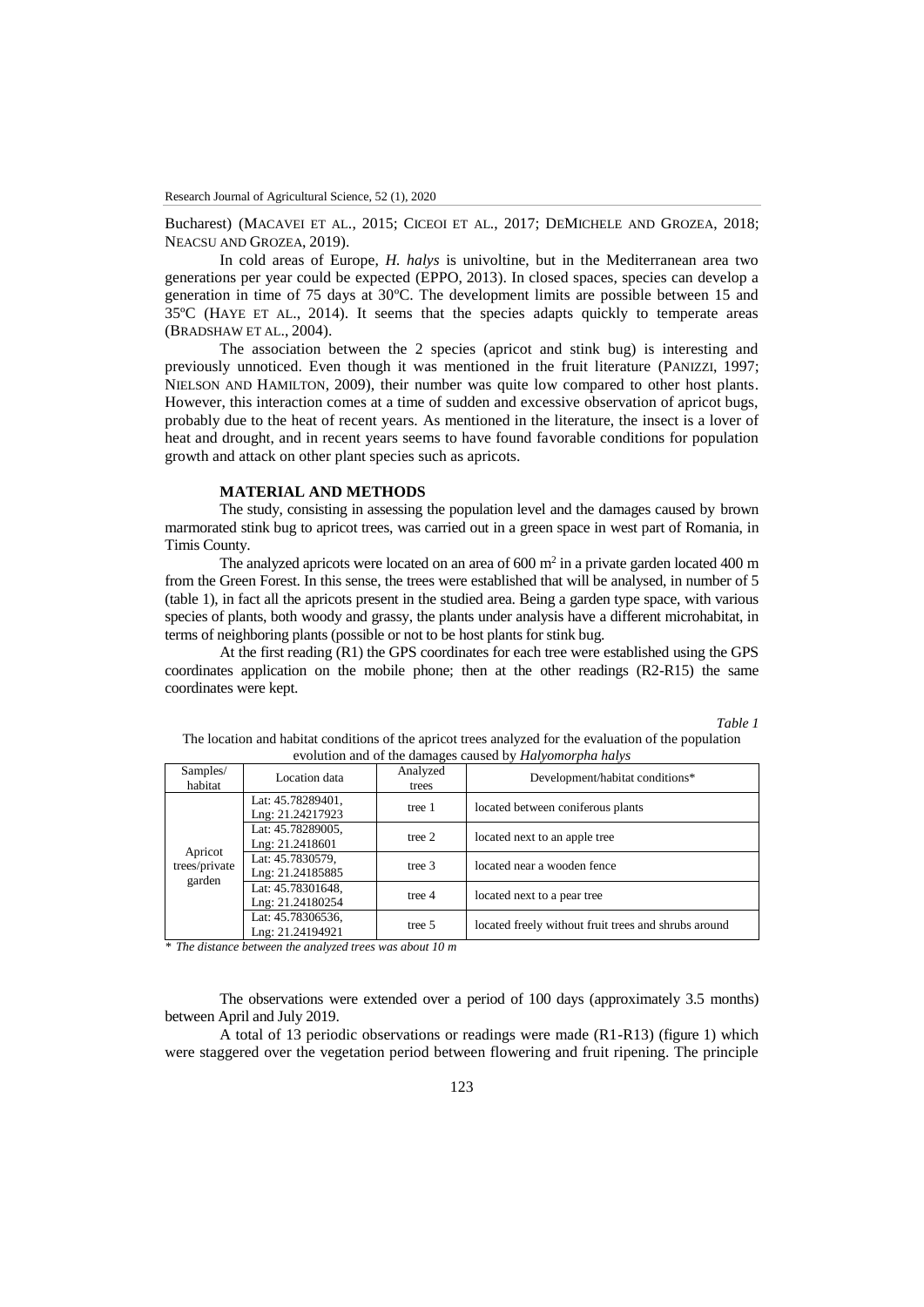of this organization was to cover all the important phenophases of apricot tree but also to include the presence of active stages of the insect (larvae, nymphs and adults).

Readings were made on the same day for all trees studied (T1-T5) at each reading; for example, in reading R1, all apricot trees were evaluated (T1-T5). At the next R2 reading, all the trees were also analyzed, and so on.



Figure 1. Representation of calendar data for making readings (R1-R13) on apricot trees in order to identify the pest and its damages; reading data is marked in green or the darker area and readings by R (in blue color)

## **RESULTS AND DISCUSSION**

The data obtained from the observations made during 2019 showed that the species *Halyomorpha halys* is present on all apricot trees analyzed and causes damage to leaves and fruits. In table 2 it can be seen that on tree 1 and 2 the specimens were numerous, registering the highest average values ( $x = 11.38/T1$  and  $x = 10.69/T2$ ). On tree 5 the specimens were found in lower numbers  $(x = 3.23)$  and on T4 and T3 the lowest values were recorded  $(x = 1.54$  and  $x = 0.85)$ .



Figure 2. Immature active stages of *Halyomorpha halys* present on the fruits during the ripening period: nymphs (left and middle); larvae (right) (photos taken by Grozea during the period June-July, 2019)

At the beginning of the observation period (R1-R7) corresponding to April-May, the number of stink bugs per apricot was relatively low (0-5 individuals). Starting with reading 8, their number started to increase gradually from 7 to 40 individuals/tree (June-July) (table 2).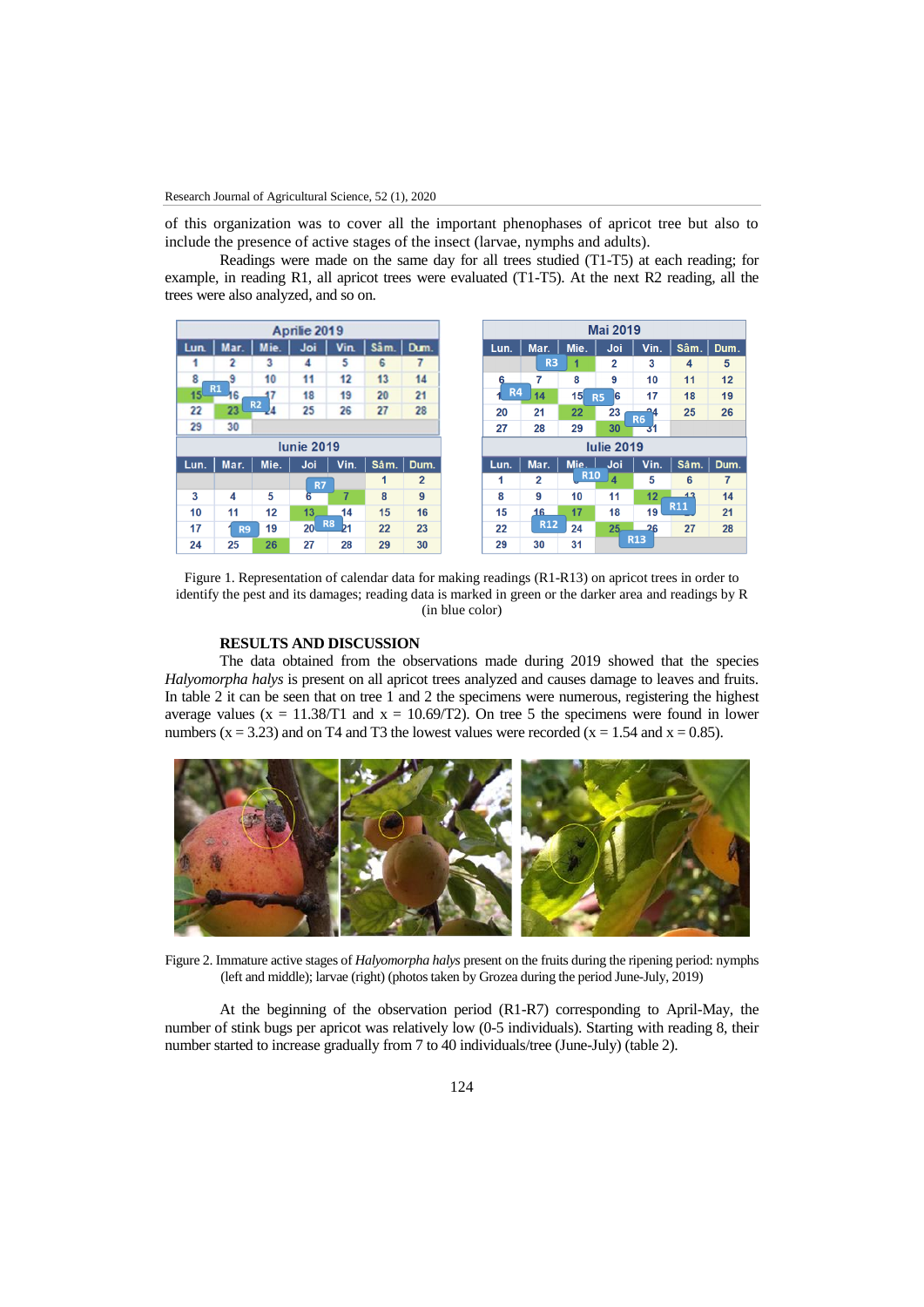Research Journal of Agricultural Science, 52 (1), 2020



| Number of specimens of <i>Halyomorpha halys</i> on apricot trees; Timis County, from April 15 to July 25, 2019 |                                                                |        |                |          |          |  |
|----------------------------------------------------------------------------------------------------------------|----------------------------------------------------------------|--------|----------------|----------|----------|--|
| Readings                                                                                                       | Number of specimens of H, halys on apricot trees (all stages)* |        |                |          |          |  |
|                                                                                                                | Tree 1                                                         | Tree 2 | Tree 3         | Tree 4   | Tree 5   |  |
| R1                                                                                                             |                                                                |        |                | 0        |          |  |
| R <sub>2</sub>                                                                                                 | 3                                                              |        | 0              |          | 3        |  |
| R <sub>3</sub>                                                                                                 | ◠                                                              |        |                |          | C        |  |
| R <sub>4</sub>                                                                                                 |                                                                |        |                |          | 3        |  |
| R <sub>5</sub>                                                                                                 | 6                                                              |        | 3              |          |          |  |
| R <sub>6</sub>                                                                                                 | h                                                              |        | 0              |          | 3        |  |
| R7                                                                                                             |                                                                | ↑      |                |          |          |  |
| R <sub>8</sub>                                                                                                 | Q                                                              | ⇁      | 0              |          | 5        |  |
| R <sub>9</sub>                                                                                                 | 6                                                              | 12     |                | $\Omega$ | ↑        |  |
| R10                                                                                                            | 17                                                             | 15     | $\mathfrak{D}$ |          | 4        |  |
| R11                                                                                                            | 33                                                             | 40     | っ              |          | 13       |  |
| R12                                                                                                            | 38                                                             | 36     |                | 0        | 5        |  |
| R <sub>13</sub>                                                                                                | 11                                                             | 23     | 0              | $\Omega$ | $\Omega$ |  |
|                                                                                                                |                                                                |        |                |          |          |  |

|           | $T1**$ | $T2**$ | $T3**$ | $T4**$ | $T5**$ |
|-----------|--------|--------|--------|--------|--------|
|           | 10.69  | 11.38  | 0.85   | 1.54   | 3.23   |
|           | 11.88  | 13.56  | 0.99   | 1.66   | 3.37   |
| <b>Sx</b> | 3.29   | 3.76   | 0.27   | 0.46   | 0.93   |
| <b>CV</b> | 111.08 | 119.07 | 116.66 | 108.17 | 104.32 |
| $Sx\%$    | 30.81  | 33.02  | 32.35  | 30.00  | 28.93  |

*\*all stages of development of the active insect (mature and immature) were observed \*\*T1-tree 1; T2- tree 2; T3- tree 3; T4- tree 4; T5-tree 5*

The results also show (table 3) that in the period April-May (R1-R6) on the analyzed trees were present only adults (hibernating) while the immature forms (larvae and nymphs) appeared only starting with reading 7 (R7-R13), in mixed colonies (larvae and nymphs) or individual (either larvae or nymphs).

# *Table 3*

Number of adults, larvae and nimphs of *Halyomorpha halys* on apricot trees; Timis county, from April 15 to July 25, 2019

|                | Number of specimens of $H$ . halys on apricot trees (all stages)* |               |                |              |              |  |
|----------------|-------------------------------------------------------------------|---------------|----------------|--------------|--------------|--|
| Readings       | Tree 1                                                            | Tree 2        | Tree 3         | Tree 4       | Tree 5       |  |
| R1             | $\Omega$                                                          | $\Omega$      | $\theta$       | $\Omega$     | $\Omega$     |  |
| R <sub>2</sub> | $3(A)^*$                                                          | $1(A)^*$      | $\overline{0}$ | $1(A)^*$     | $3(A)^*$     |  |
| R3             | $2(A)^*$                                                          | $3(A)^*$      | $1(A)^*$       | $1(A)^*$     | $2(A)^*$     |  |
| R4             | $3(A)^*$                                                          | $4(A)^*$      | $1(A)^*$       | $3(A)^*$     | $3(A)^*$     |  |
| R5             | $6(A)^*$                                                          | $4(A)^*$      | $3(A)^*$       | $3(A)^*$     | $1(A)^*$     |  |
| R6             | $6(A)^*$                                                          | $1(A)^*$      | $\mathbf{0}$   | $4(A)^*$     | $3(A)^*$     |  |
| R7             | $5(L)$ **                                                         | $2(L)$ **     | $\overline{0}$ | $1(L)$ **    | $1(L)$ **    |  |
| R8             | 9(L)                                                              | $7(L)$ **     | $\overline{0}$ | $1(L)$ **    | $5(L)$ **    |  |
| R9             | $6(L+N)$ ***                                                      | $12(L+N)$ *** | $1(L)$ **      | $\Omega$     | $2(L+N)***$  |  |
| R10            | $17(L+N)$                                                         | $15(L+N)$     | $2(N)$ ****    | $1(N)$ ****  | $4(L+N)***$  |  |
| R11            | $33(N)$ ****                                                      | $40(N)$ ****  | $2(N)$ ****    | $5(N)$ ****  | $13(N)$ **** |  |
| R12            | $38(N)$ ****                                                      | $36(N)$ ****  | $1(N)$ ****    | $\Omega$     | $5(N)$ ****  |  |
| R13            | $11(N)$ ****                                                      | $23(N)$ ****  | $\theta$       | $\mathbf{0}$ | $\theta$     |  |

*\* (A)-adults; \*\* (L)-larvae; \*\*\* (L+N)-larvae+nymphs; \*\*\*\*(N)-nymphs*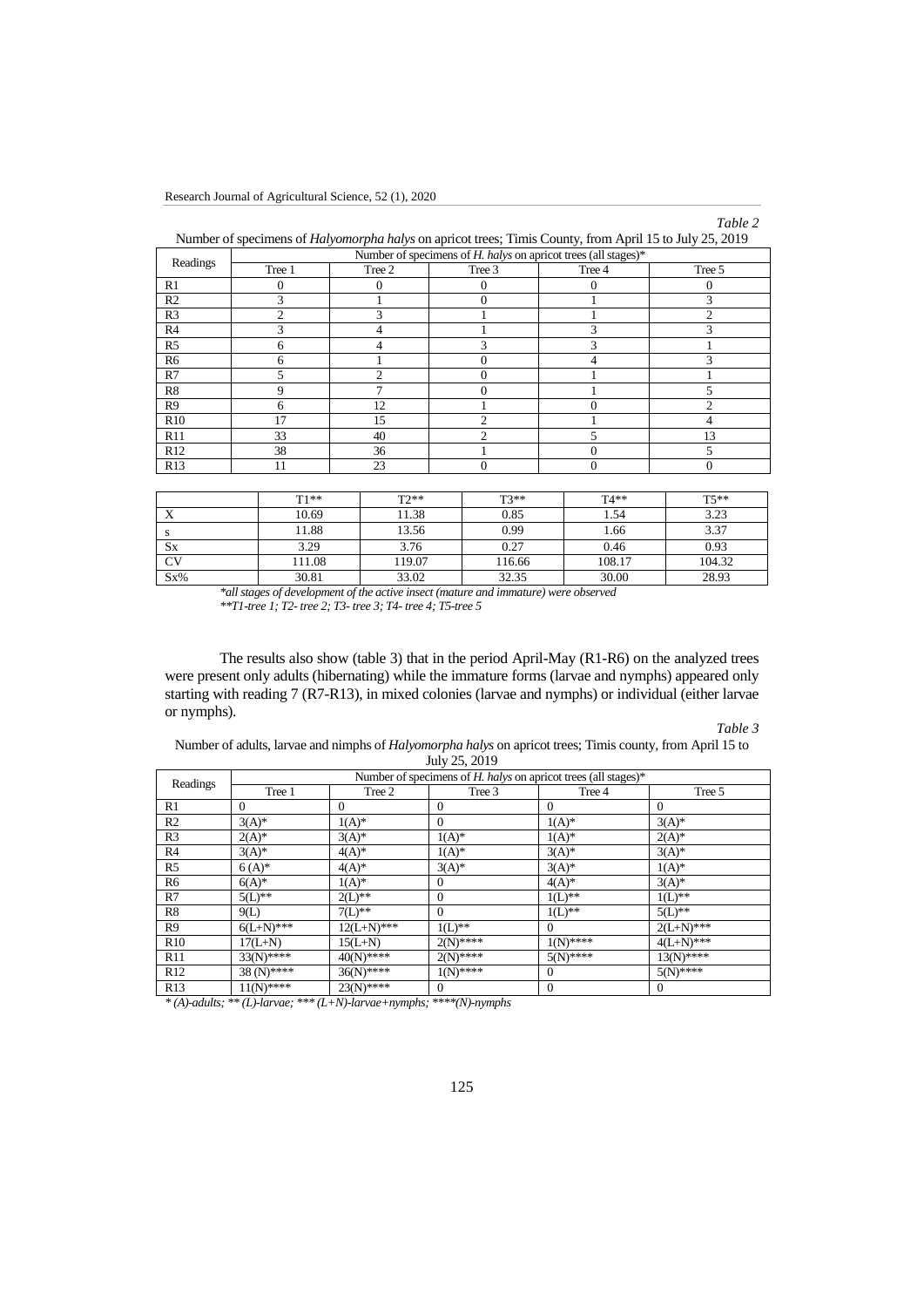| Apricot  | . .<br>Types of injuries |                |               |              |         |  |
|----------|--------------------------|----------------|---------------|--------------|---------|--|
| trees    | Leaves                   |                | Fruit         |              |         |  |
| analysed | discoloration            | necrotic areas | discoloration | sunken spots | lesions |  |
| Tree 1   |                          |                |               |              |         |  |
| Tree 2   |                          |                |               |              |         |  |
| Tree 3   |                          |                |               |              |         |  |
| Tree 4   |                          |                |               | -            |         |  |
| Tree 5   |                          |                |               |              |         |  |

Types of damage caused to apricot leaves and fruits by harmful forms of *H. halys*

Regarding the injuries caused by the active stages of the harmful insect, it can be seen in table 3 that they were caused to the leaves and fruits. The most obvious damage was to the fruit (table 4). The types of damage identified consisted of discoloration and necrotic areas (on both fruits and leaves) and on the other side the sunken spots and lesions (only on fruits) (figure 3).



Figure 3. First injuries to fruit during the ripening phase by larvae and nymphs (photos taken by Grozea during the period June-July, 2019)

In the early stages of fruit attack, larvae and nymphs produce a slight discoloration, which extends up to 3-4 mm. In a next phase, the discolored tissue deepens creating the impression of a brown cavity. The tissue thus affected may stabilize, but if lesions are created (by rupture of the tissue), then pathogens may enter through them that amplify the initial attack. Often, the deep spots converge and in the last phase affect the fruit in a percentage of over 70% (figure 4) and then the fruit is compromised. It can no longer be consumed or used as a base for other foods.



Figure 4. Obvious damage to fruit compromised by the larvae and nymphs (photos taken by Grozea during the period June-July, 2019)